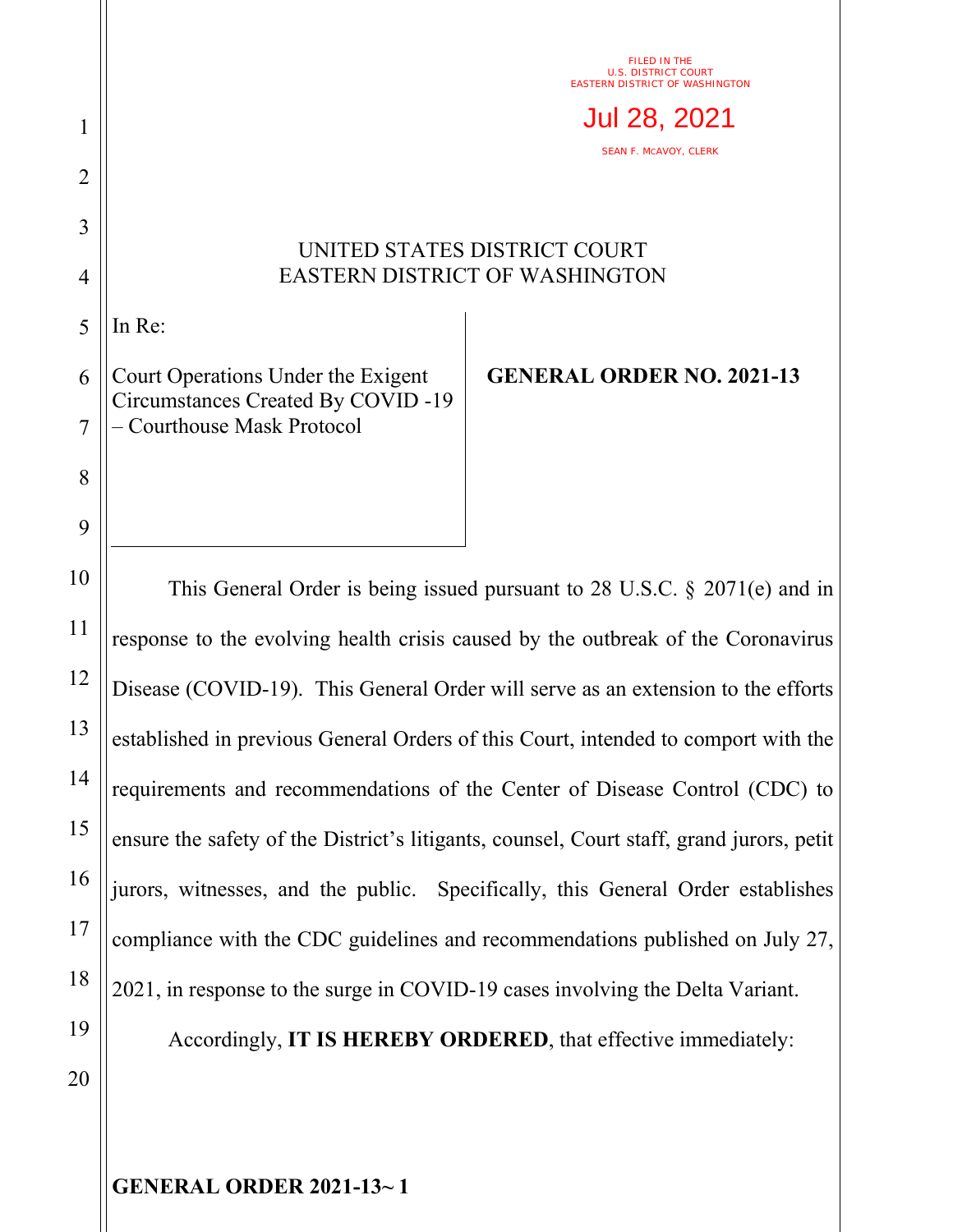1. All persons, regardless of vaccination status, seeking entry to, or occupying court spaces in the United States Courthouses in Richland, Spokane and Yakima, Washington must wear a mask. The mask, when worn, must completely conceal the wearer's nose and mouth at all times.

2. The following individuals are exempt from the requirement to wear a face covering:

a. Children younger than five years old; and

- b. Persons with a medical condition, mental health condition, or disability that prevents wearing a face covering. This includes, but is not limited to, persons with a medical condition for whom wearing a face covering could obstruct breathing or who are unconscious, incapacitated, or otherwise unable to remove a face covering without assistance.
- 3. The Clerk of Court may provide masks for visitors required to attend court hearings, but all other visitors are to provide their own masks. Family members and other gallery members reporting without a face covering will not be permitted to enter the courthouse and will be redirected to call the public telephone conference line.
- 4. Court employees working in a private office or workspace, which permits at least six feet of physical distance from other persons, are excepted from the requirement to wear a mask while in that private workspace. Masks shall be

**GENERAL ORDER 2021-13~ 2**